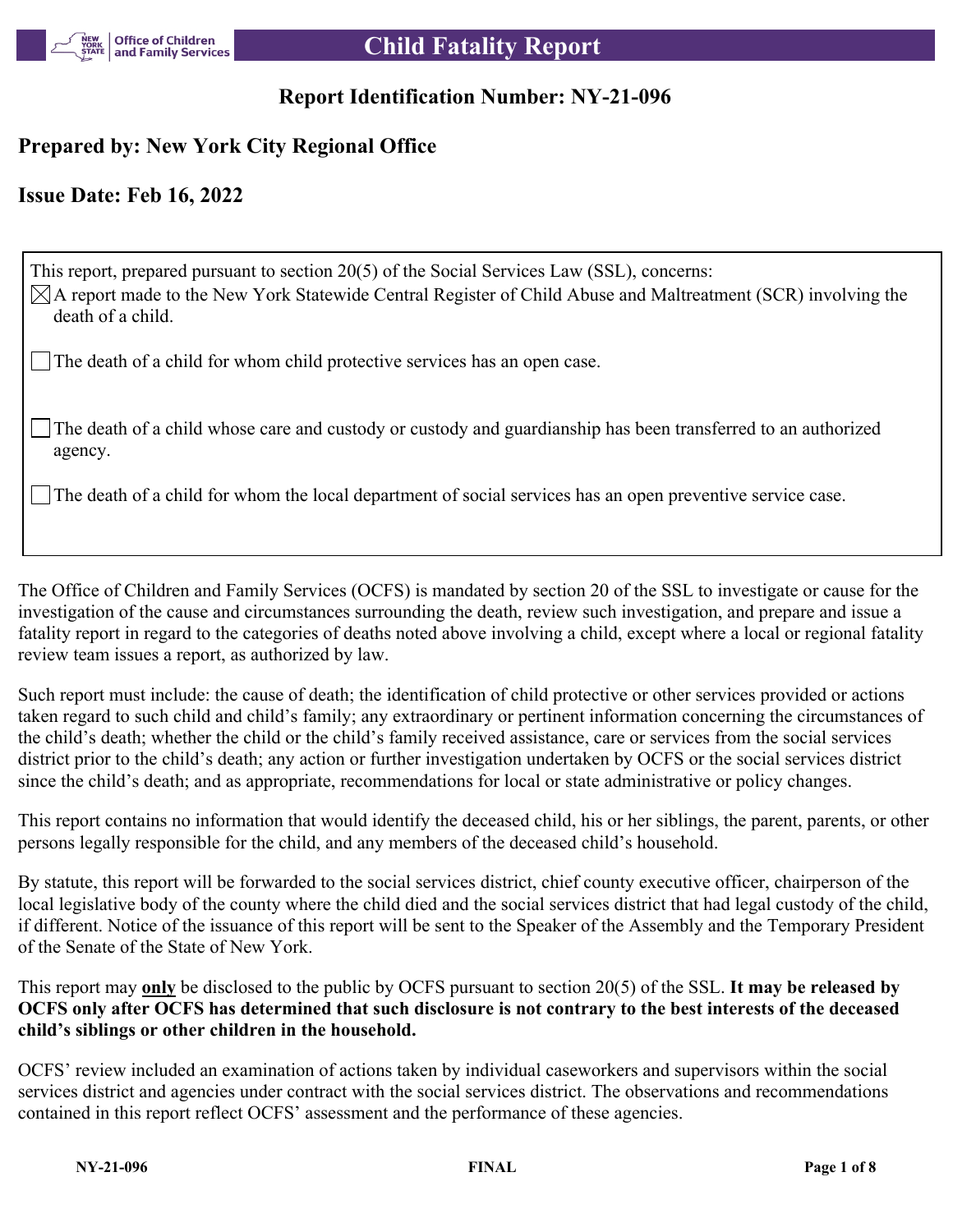

# **Abbreviations**

|                                                      | <b>Relationships</b>                                                  |                                       |
|------------------------------------------------------|-----------------------------------------------------------------------|---------------------------------------|
| <b>BM-Biological Mother</b>                          | <b>SM-Subject Mother</b>                                              | SC-Subject Child                      |
| <b>BF-Biological Father</b>                          | SF-Subject Father                                                     | OC-Other Child                        |
| MGM-Maternal Grand Mother                            | <b>MGF-Maternal Grand Father</b>                                      | FF-Foster Father                      |
| PGM-Paternal Grand Mother                            | PGF-Paternal Grand Father                                             | DCP-Day Care Provider                 |
| MGGM-Maternal Great Grand Mother                     | MGGF-Maternal Great Grand Father                                      | PGGF-Paternal Great Grand Father      |
| PGGM-Paternal Great Grand Mother                     | MA/MU-Maternal Aunt/Maternal Uncle PA/PU-Paternal Aunt/Paternal Uncle |                                       |
| <b>FM-Foster Mother</b>                              | <b>SS-Surviving Sibling</b>                                           | <b>PS-Parent Sub</b>                  |
| CH/CHN-Child/Children                                | <b>OA-Other Adult</b>                                                 |                                       |
|                                                      | Contacts                                                              |                                       |
| <b>LE-Law Enforcement</b>                            | <b>CW-Case Worker</b>                                                 | CP-Case Planner                       |
| Dr.-Doctor                                           | ME-Medical Examiner                                                   | <b>EMS-Emergency Medical Services</b> |
| DC-Day Care                                          | FD-Fire Department                                                    | <b>BM-Biological Mother</b>           |
| <b>CPS-Child Protective Services</b>                 |                                                                       |                                       |
|                                                      | <b>Allegations</b>                                                    |                                       |
| <b>FX-Fractures</b>                                  | <b>II-Internal Injuries</b>                                           | L/B/W-Lacerations/Bruises/Welts       |
| S/D/S-Swelling/Dislocation/Sprains                   | C/T/S-Choking/Twisting/Shaking                                        | B/S-Burns/Scalding                    |
| P/Nx-Poisoning/ Noxious Substance                    | <b>XCP-Excessive Corporal Punishment</b>                              | PD/AM-Parent's Drug Alcohol Misuse    |
| CD/A-Child's Drug/Alcohol Use                        | <b>LMC-Lack of Medical Care</b>                                       | <b>EdN-Educational Neglect</b>        |
| <b>EN-Emotional Neglect</b>                          | <b>SA-Sexual Abuse</b>                                                | M/FTTH-Malnutrition/Failure-to-thrive |
| IF/C/S-Inadequate Food/ Clothing/<br>Shelter         | <b>IG-Inadequate Guardianship</b>                                     | LS-Lack of Supervision                |
| Ab-Abandonment                                       | OTH/COI-Other                                                         |                                       |
|                                                      | <b>Miscellaneous</b>                                                  |                                       |
| <b>IND-Indicated</b>                                 | UNF-Unfounded                                                         | SO-Sexual Offender                    |
| Sub-Substantiated                                    | Unsub-Unsubstantiated                                                 | <b>DV-Domestic Violence</b>           |
| LDSS-Local Department of Social                      | <b>ACS-Administration for Children's</b>                              | NYPD-New York City Police             |
| Service                                              | Services                                                              | Department                            |
| PPRS-Purchased Preventive<br>Rehabilitative Services | TANF-Temporary Assistance to Needy<br>Families                        | FC-Foster Care                        |
| MH-Mental Health                                     | <b>ER-Emergency Room</b>                                              | <b>COS-Court Ordered Services</b>     |
| <b>OP-Order of Protection</b>                        | <b>RAP-Risk Assessment Profile</b>                                    | FASP-Family Assessment Plan           |
| <b>FAR-Family Assessment Response</b>                | Hx-History                                                            | Tx-Treatment                          |
| <b>CAC-Child Advocacy Center</b>                     | PIP-Program Improvement Plan                                          | yo-year(s) old                        |
| <b>CPR-Cardiopulmonary Resuscitation</b>             | ASTO-Allowing Sex Abuse to Occur                                      |                                       |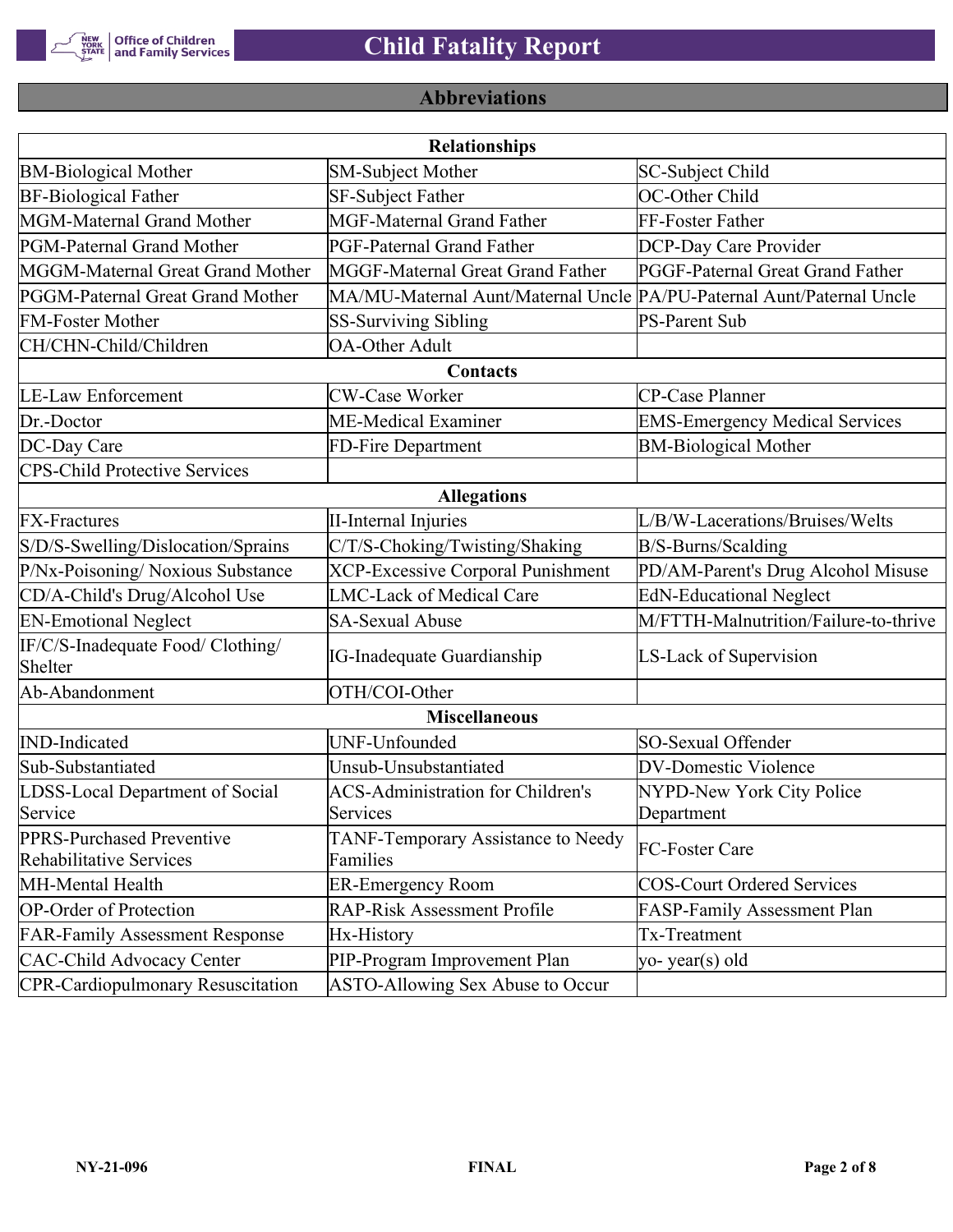

## **Case Information**

**Report Type:** Child Deceased **Jurisdiction:** Queens **Date of Death:** 08/28/2021

**Age:** 3 month(s) **Gender:** Male **Initial Date OCFS Notified:** 08/28/2021

#### **Presenting Information**

The SCR report alleged the mother put the three-month-old male subject child to sleep in the bed with her at approximately 12:00AM on 8/28/21. At approximately 5:00AM when the mother checked the SC, she noticed the child was face down, not breathing, and with blood on his nose. The mother began chest compressions on the SC; however, he did not respond. The mother called 911. EMS responded and transported the subject child to the hospital where he was pronounced dead at 5:47AM on 8/28/21. The subject child was otherwise healthy, and the mother had no explanation regarding the child's death.

#### **Executive Summary**

This fatality report concerns the death of a three-month-old male subject child who died on 8/28/21. As of the writing of this report, NYCRO had not received a copy of the final autopsy report from the Medical Examiner.

At the time of the incident, the subject child resided in the home with his parents. The parents had no other children. The parents rented a bedroom from a family that consisted of the landlord, his mother and two minor children ages 8 and 14 years old. ACS assessed and deemed the children safe with their caregivers.

According to ACS' documentation, the mother fed the subject child at approximately 10:00PM on 8/27/21 and he fell asleep. The mother placed the child in the crib, and two hours later he woke up crying. The mother then placed the subject child in the bed between her and the father. At 5:00AM, she awoke and observed blood on the child's mouth and nose. The mother began CPR and then the father took over while the mother ran to the landlord who then called 911 at 5:09AM. EMS responded and transported the subject child to the hospital where he was pronounced dead at 5:47AM on 8/28/21.

The hospital staff reported the subject child was dead on arrival and there were no signs that indicated maltreatment or abuse of the child.

The ME investigator reported the parents reenacted the incident and there was no suspicion that the parents intentionally harmed the subject child. The ME's preliminary statement noted the subject child's death appeared to be a roll-over; however, the final autopsy was pending. LE found no criminality.

At the time the mother gave birth, she was advised of the dangers of co-sleeping and the father reported he was given a pamphlet on the subject. On the night of the incident, the mother opted to place the subject child in the bed between her and the father. The parents reported the subject child often slept in his crib; however, at other times prior to this incident they had placed the child in bed with them. The parents denied drug and alcohol use, mental health conditions, and domestic violence in the home.

As of the writing of this report ACS had not yet made a determination regarding the allegations of the report.

## **Findings Related to the CPS Investigation of the Fatality**

**Safety Assessment:**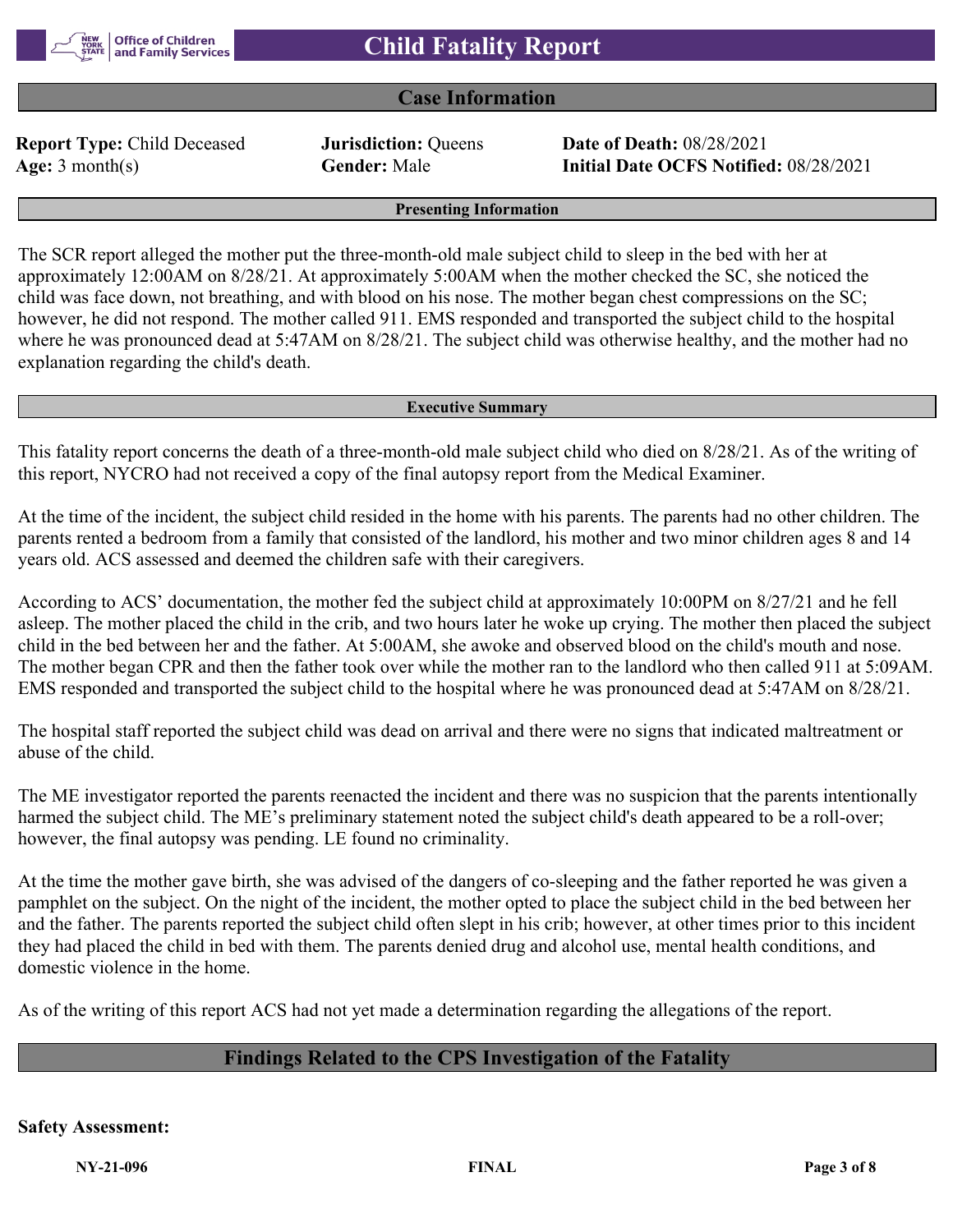

# **Child Fatality Report**

| Was sufficient information gathered to make the decision<br>$\bullet$<br>recorded on the:                                                                                                   |                                                             |
|---------------------------------------------------------------------------------------------------------------------------------------------------------------------------------------------|-------------------------------------------------------------|
| Safety assessment due at the time of determination?<br>$\circ$                                                                                                                              | Yes                                                         |
| Determination:                                                                                                                                                                              |                                                             |
| Was sufficient information gathered to make determination(s) for The CPS report had not yet been<br>all allegations as well as any others identified in the course of the<br>investigation? | determined at the time this Fatality report<br>was written. |
| Was the determination made by the district to unfound or<br>$\bullet$<br>indicate appropriate?                                                                                              | N/A                                                         |
| Was the decision to close the case appropriate?                                                                                                                                             | N/A                                                         |
| Was casework activity commensurate with appropriate and relevant<br>statutory or regulatory requirements?                                                                                   | Yes                                                         |
| Was there sufficient documentation of supervisory consultation?                                                                                                                             | Yes, the case record has detail of the<br>consultation.     |
| Explain:<br>ACS had not yet made a determination on this report.                                                                                                                            |                                                             |
| <b>Required Actions Related to the Fatality</b>                                                                                                                                             |                                                             |
| <b>Fatality-Related Information and Investigative Activities</b>                                                                                                                            |                                                             |
| <b>Incident Information</b>                                                                                                                                                                 |                                                             |
| Date of Death: 08/28/2021                                                                                                                                                                   | Time of Death: 05:47 AM                                     |
| Time of fatal incident, if different than time of death:                                                                                                                                    | 05:00 AM                                                    |
| <b>County where fatality incident occurred:</b>                                                                                                                                             | Queens                                                      |
| Was 911 or local emergency number called?                                                                                                                                                   | Yes                                                         |
| <b>Time of Call:</b>                                                                                                                                                                        | 05:09 AM                                                    |
| Did EMS respond to the scene?                                                                                                                                                               | Yes                                                         |
| At time of incident leading to death, had child used alcohol or drugs?                                                                                                                      | No                                                          |
| Child's activity at time of incident:                                                                                                                                                       |                                                             |
| $\boxtimes$ Sleeping<br>Working                                                                                                                                                             | Driving / Vehicle occupant                                  |
| Eating<br>Playing<br>Other                                                                                                                                                                  | Unknown                                                     |
|                                                                                                                                                                                             |                                                             |
| Did child have supervision at time of incident leading to death? Yes                                                                                                                        |                                                             |

**At time of incident was supervisor impaired?** Not impaired.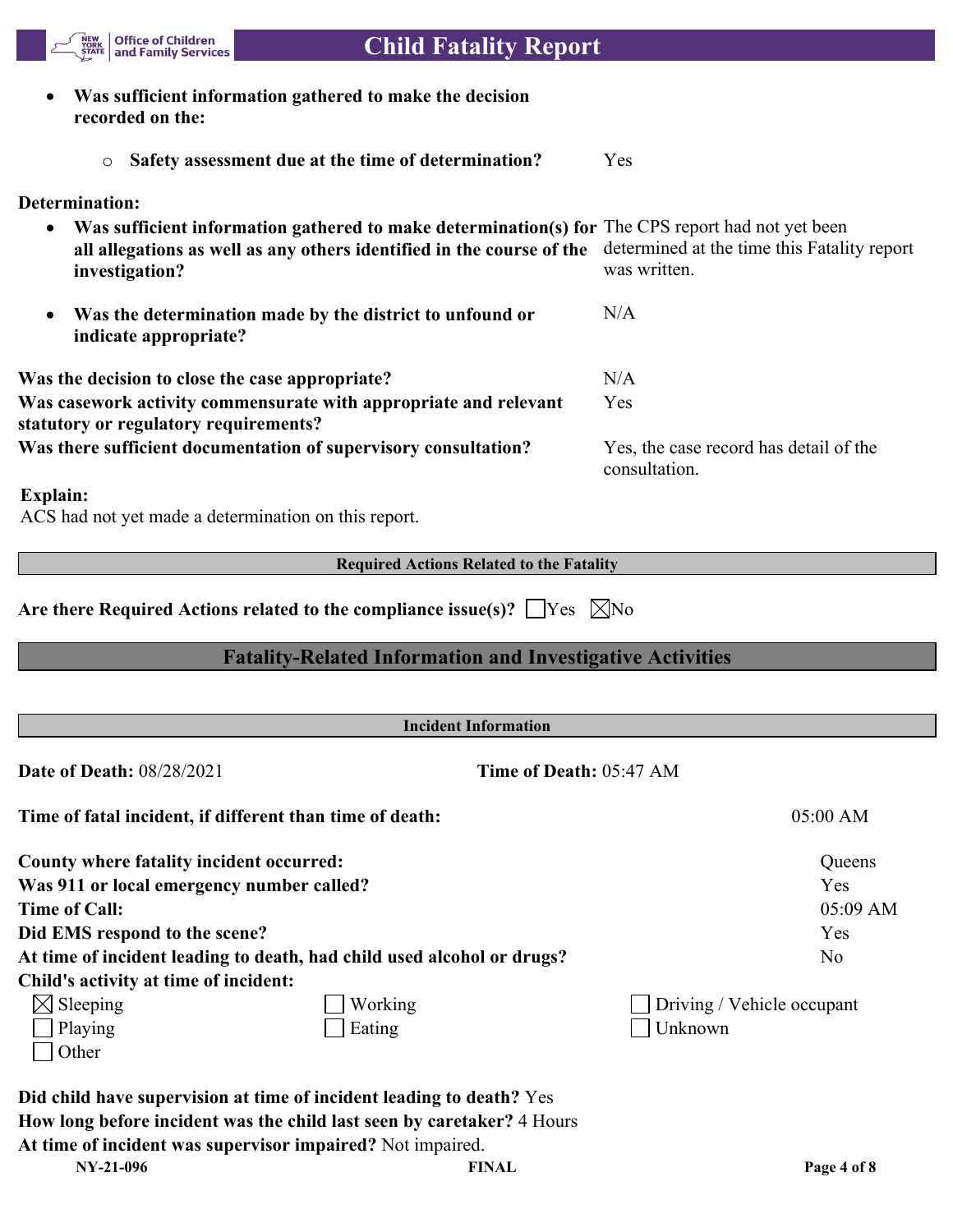

#### **At time of incident supervisor was:**

Distracted Absent  $\boxtimes$  Asleep  $\boxtimes$  Other: N/A

#### **Total number of deaths at incident event:**

**Children ages 0-18:** 1

**Adults:** 0

#### **Household Composition at time of Fatality**

| Household                  | Role<br><b>Relationship</b> |                     | Gender | Age                    |
|----------------------------|-----------------------------|---------------------|--------|------------------------|
| Deceased Child's Household | Deceased Child              | Alleged Victim      | Male   | 3 Month(s)             |
| Deceased Child's Household | Father                      | No Role             | Male   | $18$ Year(s)           |
| Deceased Child's Household | Mother                      | Alleged Perpetrator | Female | $ 19 \text{ Year}(s) $ |

#### **LDSS Response**

Upon receipt of the 8/28/21 SCR report, ACS initiated an investigation by contacting hospital staff, LE, the ME, and the parents.

The hospital staff reported they found no indication of maltreatment or abuse and the SC was dead on arrival. LE found no criminality. The ME's preliminary findings was that the SC's death was an "accidental roll over".

On 8/29/21, the Specialist interviewed the parents separately and there were no discrepancies in their accounts. The parents reported the SC was well and showed no symptoms of illness; they went to the mall on the eve of the incident and upon their return the SC was well. The SM fed the child at 10:00PM on 8/27/21 and placed him to sleep in his crib. At 12:00AM, he cried, and she fed him again and placed him face up to sleep in bed between her and the father, as she did not want him to disturb the neighbors with his crying. At 5:00AM, she awoke and observed the SC face down. When she turned him over, she discovered blood on his face and she felt no pulse. The mother began CPR then father took over the chest compressions as he received training. The mother then alerted the landlord who summoned emergency medical services.

The parents reported the child was a healthy child and he had recently completed a medical assessment with his pediatrician on 8/4/21. The pediatrician confirmed the SC had no medical conditions and his immunizations were up to date. The parents reported the mother provided all care to the child due to the father's work schedule.

ACS contacted the landlord who indicated he was home on the day of the incident and called 911; however, had no other interaction with the parents.

ACS had not made a determination regarding the allegations of the report as of the writing of the OCFS report. **Official Manner and Cause of Death**

**Official Manner:** Pending **Primary Cause of Death:** From an injury - external cause **Person Declaring Official Manner and Cause of Death:** Medical Examiner

**Multidisciplinary Investigation/Review**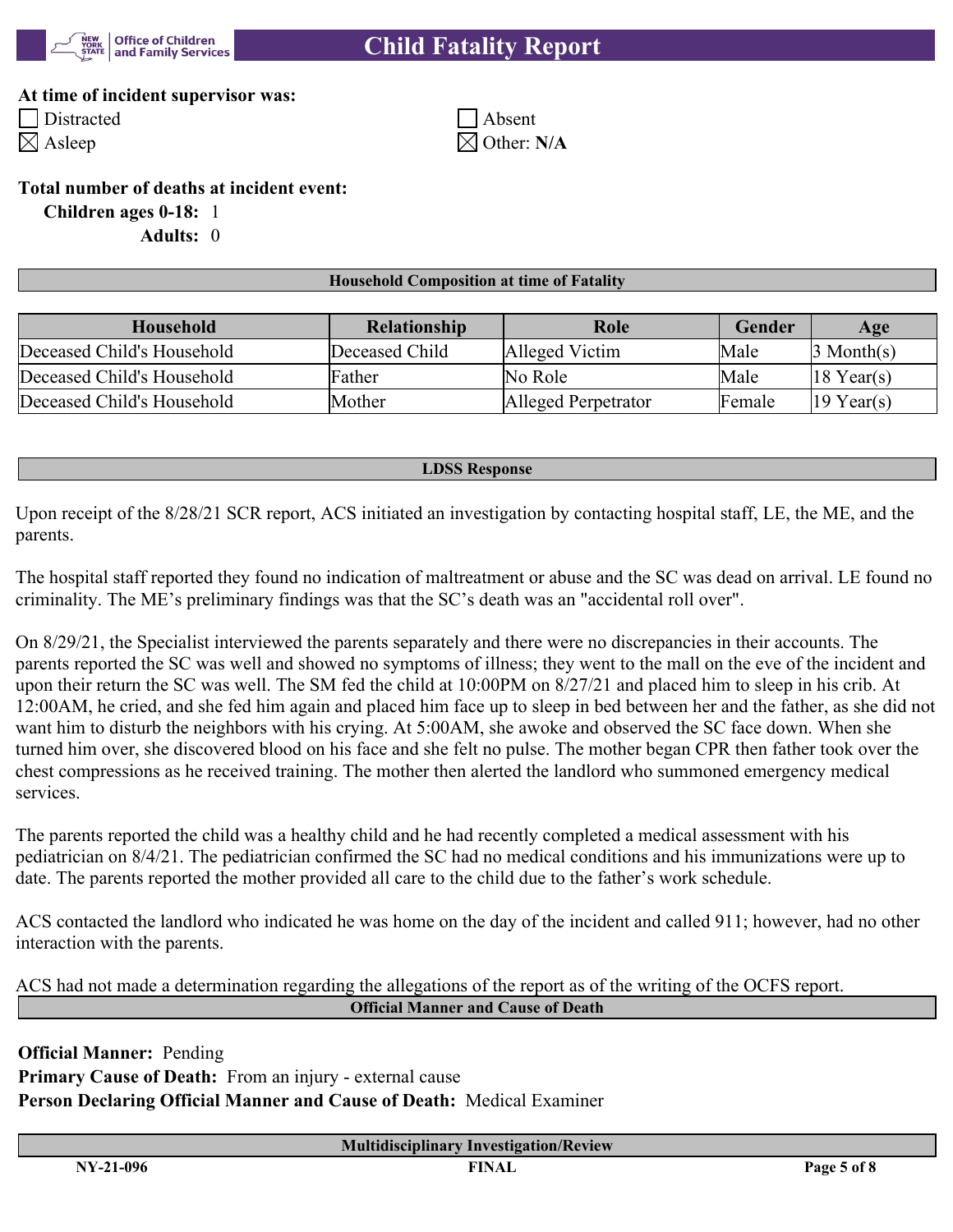

## **Was the fatality investigation conducted by a Multidisciplinary Team (MDT)?**Yes

## **Was the fatality referred to an OCFS approved Child Fatality Review Team?**No

**Comments:** There is no OCFS approved Child Fatality Review Team in the NYC region.

#### **SCR Fatality Report Summary Alleged Victim(s) Alleged Perpetrator(s) Allegation(s) Allegation Outcome** 059594 - Deceased Child, Male, 3 Mons 059595 - Mother, Female, 19 Year(s) DOA / Fatality Pending 059594 - Deceased Child, Male, 3 Mons 059595 - Mother, Female, 19 Year(s) Inadequate Guardianship Pending

#### **CPS Fatality Casework/Investigative Activities**

|                                                                                                                                                                           | <b>Yes</b>  | $\bf No$ | N/A         | <b>Unable to</b><br><b>Determine</b> |
|---------------------------------------------------------------------------------------------------------------------------------------------------------------------------|-------------|----------|-------------|--------------------------------------|
| All children observed?                                                                                                                                                    | $\boxtimes$ |          |             |                                      |
| When appropriate, children were interviewed?                                                                                                                              |             |          | $\boxtimes$ |                                      |
| Alleged subject(s) interviewed face-to-face?                                                                                                                              | $\bowtie$   |          |             |                                      |
| All 'other persons named' interviewed face-to-face?                                                                                                                       | $\boxtimes$ |          |             |                                      |
| Contact with source?                                                                                                                                                      | $\boxtimes$ |          |             |                                      |
| All appropriate Collaterals contacted?                                                                                                                                    | $\boxtimes$ |          |             |                                      |
| Was a death-scene investigation performed?                                                                                                                                | $\bowtie$   |          |             |                                      |
| Was there discussion with all parties (youth, other household members,<br>and staff) who were present that day (if nonverbal, observation and<br>comments in case notes)? | $\boxtimes$ |          |             |                                      |
| Coordination of investigation with law enforcement?                                                                                                                       | $\boxtimes$ |          |             |                                      |
| Was there timely entry of progress notes and other required<br>documentation?                                                                                             | $\boxtimes$ |          |             |                                      |

#### **Fatality Safety Assessment Activities**

|                                                                       | Yes | N <sub>o</sub> | N/A | <b>Unable to</b><br><b>Determine</b> |
|-----------------------------------------------------------------------|-----|----------------|-----|--------------------------------------|
| Were there any surviving siblings or other children in the household? |     |                |     |                                      |

**Legal Activity Related to the Fatality**

**Was there legal activity as a result of the fatality investigation?** There was no legal activity.

**NY-21-096 FINAL Page 6 of 8**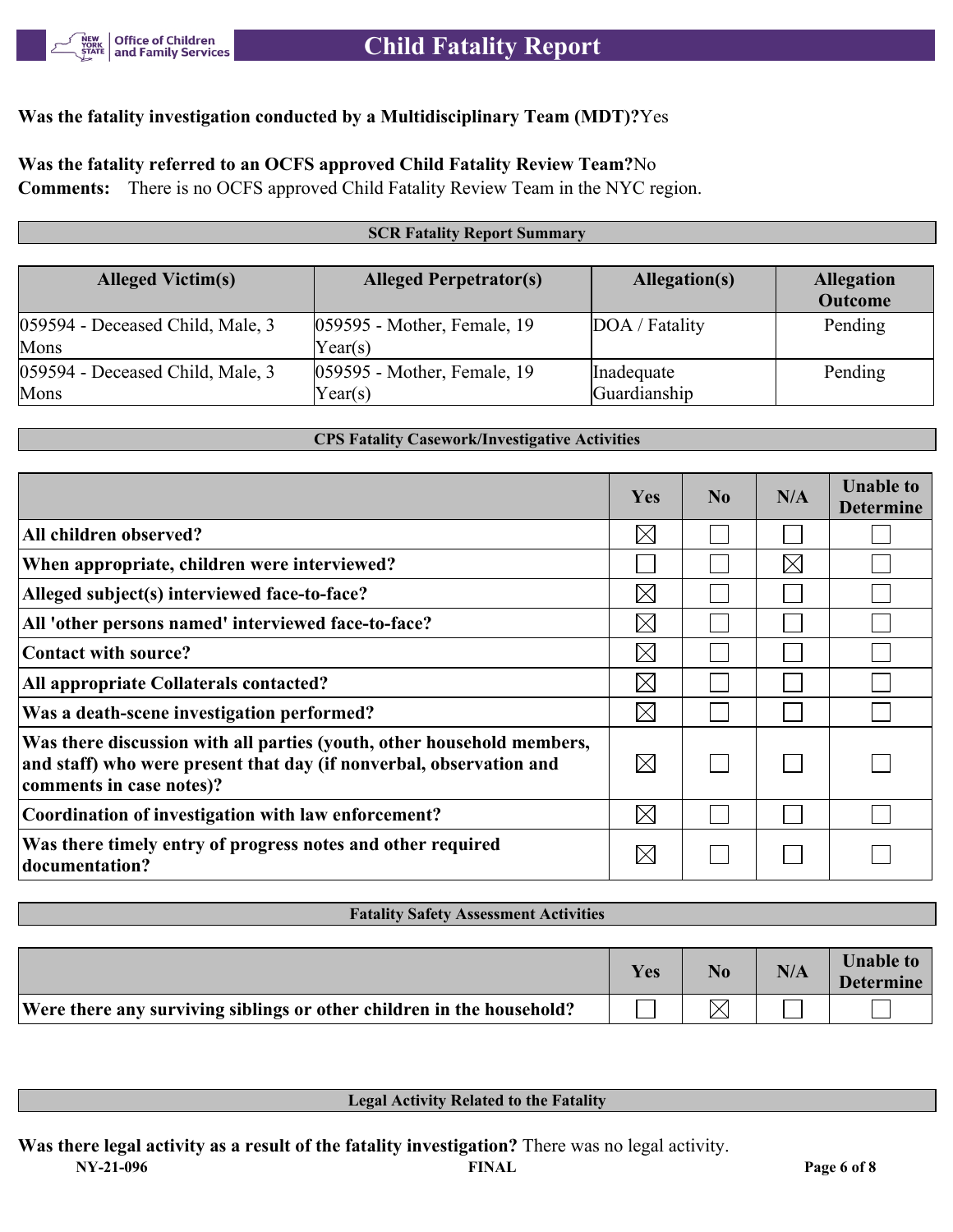

| <b>Services</b>                             | <b>Provided</b><br><b>After</b><br><b>Death</b> | Offered,<br>but<br><b>Refused</b> | Offered,<br><b>Unknown</b><br>if Used | <b>Not</b><br><b>Offered</b> | <b>Needed</b><br>but<br>Unavailable | N/A         | <b>CDR</b><br><b>Lead to</b><br>Referral |
|---------------------------------------------|-------------------------------------------------|-----------------------------------|---------------------------------------|------------------------------|-------------------------------------|-------------|------------------------------------------|
| <b>Bereavement counseling</b>               | $\boxtimes$                                     |                                   |                                       |                              |                                     |             |                                          |
| <b>Economic support</b>                     |                                                 |                                   |                                       |                              |                                     | $\boxtimes$ |                                          |
| <b>Funeral arrangements</b>                 |                                                 |                                   |                                       |                              |                                     | $\boxtimes$ |                                          |
| <b>Housing assistance</b>                   |                                                 |                                   |                                       |                              |                                     | $\boxtimes$ |                                          |
| <b>Mental health services</b>               |                                                 |                                   |                                       |                              |                                     | $\boxtimes$ |                                          |
| <b>Foster care</b>                          |                                                 |                                   |                                       |                              |                                     | $\boxtimes$ |                                          |
| <b>Health care</b>                          |                                                 |                                   |                                       |                              |                                     | $\boxtimes$ |                                          |
| <b>Legal services</b>                       |                                                 |                                   |                                       |                              |                                     | $\boxtimes$ |                                          |
| <b>Family planning</b>                      |                                                 |                                   |                                       |                              |                                     | $\boxtimes$ |                                          |
| <b>Homemaking Services</b>                  |                                                 |                                   |                                       |                              |                                     | $\boxtimes$ |                                          |
| <b>Parenting Skills</b>                     |                                                 | $\boxtimes$                       |                                       |                              |                                     |             |                                          |
| <b>Domestic Violence Services</b>           |                                                 |                                   |                                       |                              |                                     | $\boxtimes$ |                                          |
| <b>Early Intervention</b>                   |                                                 |                                   |                                       |                              |                                     | $\boxtimes$ |                                          |
| <b>Alcohol/Substance abuse</b>              |                                                 |                                   |                                       |                              |                                     | $\boxtimes$ |                                          |
| <b>Child Care</b>                           |                                                 |                                   |                                       |                              |                                     | $\boxtimes$ |                                          |
| Intensive case management                   |                                                 |                                   |                                       |                              |                                     | $\boxtimes$ |                                          |
| <b>Family or others as safety resources</b> | $\boxtimes$                                     |                                   |                                       |                              |                                     |             |                                          |
| Other                                       |                                                 |                                   |                                       |                              |                                     | $\boxtimes$ |                                          |

**Services Provided to the Family in Response to the Fatality**

**Were services provided to siblings or other children in the household to address any immediate needs and support their well-being in response to the fatality?** N/A

**Explain:**

There were no surviving children. The landlord indicated his family did not have contact with the tenants.

### **Were services provided to parent(s) and other care givers to address any immediate needs related to the fatality?** No

**Explain:**

The SM attended bereavement counseling sessions. The BF declined services.

## **History Prior to the Fatality**

**Child Information**

## **Did the child have a history of alleged child abuse/maltreatment?** No